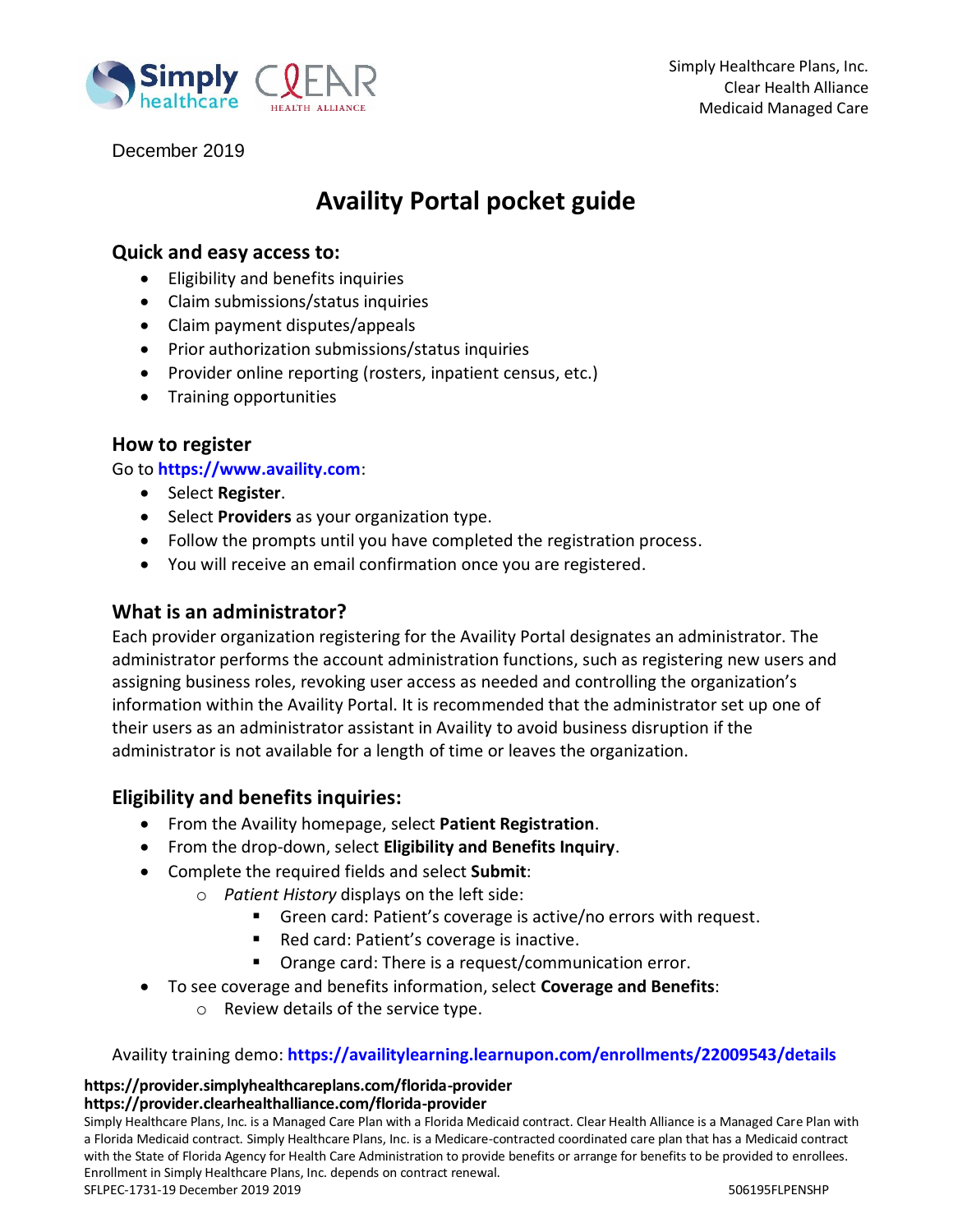# **Claim submissions/status inquiries**

*Submissions:*

- From the Availity homepage, choose **Claims & Payments** from the top navigation.
- Select **Professional Claim** or **Facility Claim** to check the participating payer.
- Select the payer first and complete fields in the order they display.
- Complete required fields and optional fields based on the claim you are submitting.
- Select question mark icons next to fields to use field-level help.
- **•** Select Submit.

*Status inquiries:*

- Select Claims & Payments > Claim Status and Remittance Viewer > Claim Status.
- Select the payer and continue.
- Complete required fields and submit.
- Select claim cards on the left to review details on the right.

We encourage the submission of claims electronically through electronic data interchange (EDI). Most of you know Availity as a web portal or claims clearinghouse, but it is much more. Availity is also an intelligent EDI gateway for multiple payers and will be the single EDI connection for Simply Healthcare Plans, Inc. and Clear Health Alliance (Simply).

Your organization can submit and receive the following transactions through Availity's EDI gateway:

- Institutional claims: 837
- Professional claims: 837
- Dental claims: 837
- Electronic remittance advice: 835
- Claim status: 276/277
- Eligibility request: 270/271

# **Claim payment disputes/appeals**

*How to submit a claim dispute/appeal:*

- From the Availity homepage, select Claims & Payments > Claims Status.
- Complete the required fields for provider information, patient information and claim information.
- **Select Submit**. The claim information will appear on the screen.
- Choose **Dispute Claim** to add the claim to the *Claim Worklist*.
	- o Selecting **Dispute Claim** *does not* mean that the appeal has been sent to the health plan for review. You must follow a few more steps!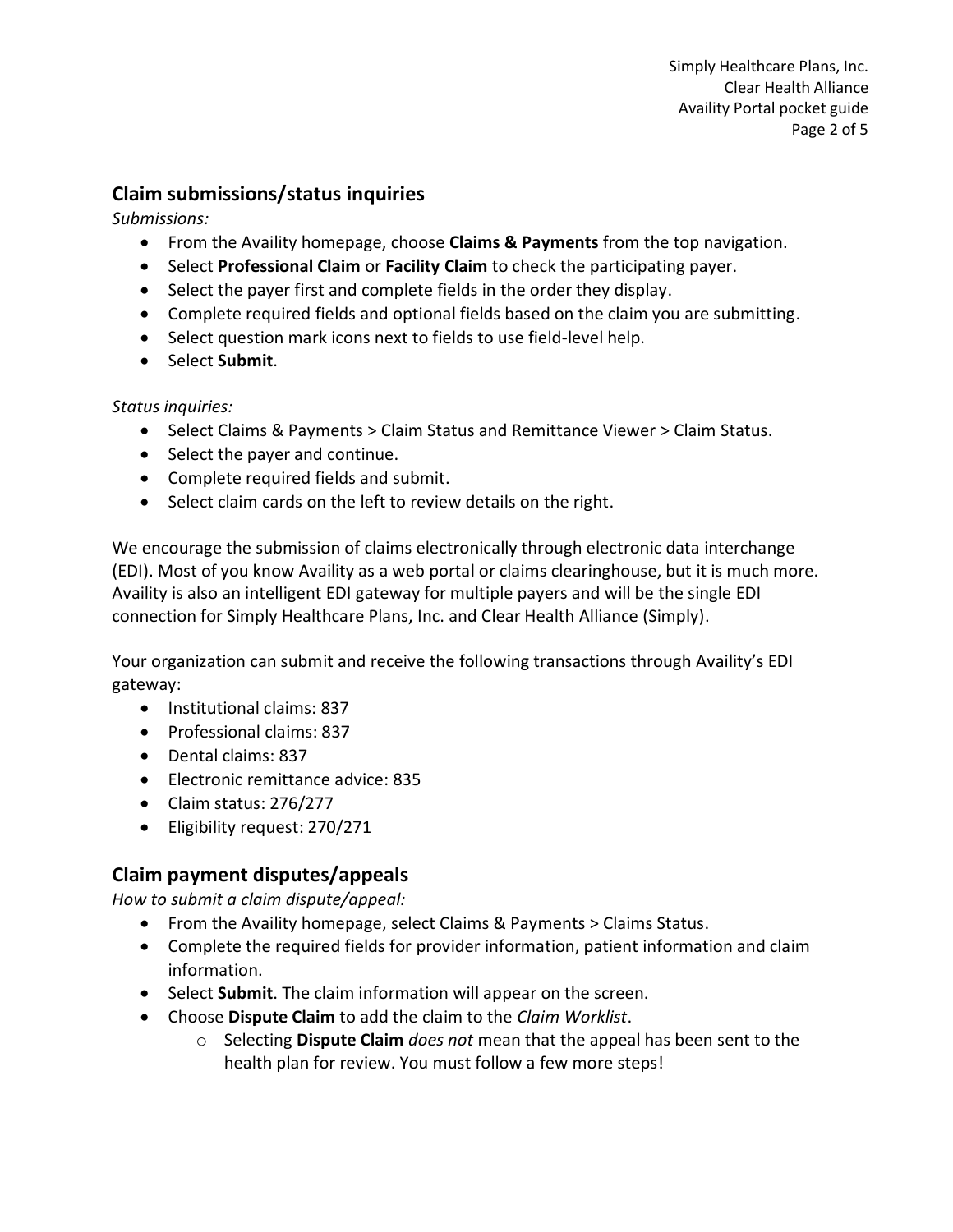- A window will appear stating that your claim has been successfully added to your worklist. Choose **Go to Appeals**.
- You will be taken to a new screen. This is your *Appeals Worklist*. The status of your appeal will be categorized into one of the following colors/statuses:
	- $\circ$  Black: appeals in the initiated status that have not been submitted to the health plan
	- o Yellow: appeals that have been submitted and are in process
	- o Gray: appeals that are finalized and have been reviewed by the health plan
- Select the appeal (black) that you want to send to the health plan for review.
- Select the action menu ( $\frac{1}{2}$ ) and choose **Complete Dispute Request**.
- Complete the required fields in the *Complete Dispute Request* window:
	- o *Request Reason*: Choose an option from the drop-down.
		- **Please explain the supporting rationale for your request.**
	- o The issue has impacted claims for other members/this issue has impacted additional claims for this member.
		- **If a similar issue is occurring in more than one claim, check the** appropriate box.
	- o Contact information: Select **web** or **mail** from the drop-down.
		- Choosing **web** indicates that you will receive notification of the appeal decision via the Notification Center in Availity.
		- Choosing **mail** indicates that you will receive a copy of the appeal decision via paper mail.
	- o *Upload Supporting Documentation*:
		- Select **Add File**. This is where you can upload a spreadsheet of the claims you are disputing, a screenshot, a letter or anything else that supports your request for a payment dispute. Be mindful of the file name restrictions listed on this screen.
		- Select **Submit Request**.

*How to check the status of a claim/dispute/submission*:

- From the Availity homepage, select Claims & Payments > Appeals.
- You can search for the appeal by scrolling or by choosing **Filter** to refine your search.
- For further assistance, you can select **Watch a demo for Appeals** at the top of the page.

## **Prior authorization submissions/status inquiries**

*Submissions:*

- From the Availity homepage, select **Patient Registration**.
- From the drop-down, select **Authorizations & Referrals**.
- Choose **Auth/Referral Inquiry** or **Authorizations** (both will take you to the same site).
- Select the payer and continue.
- Complete the required fields and choose **Submit**.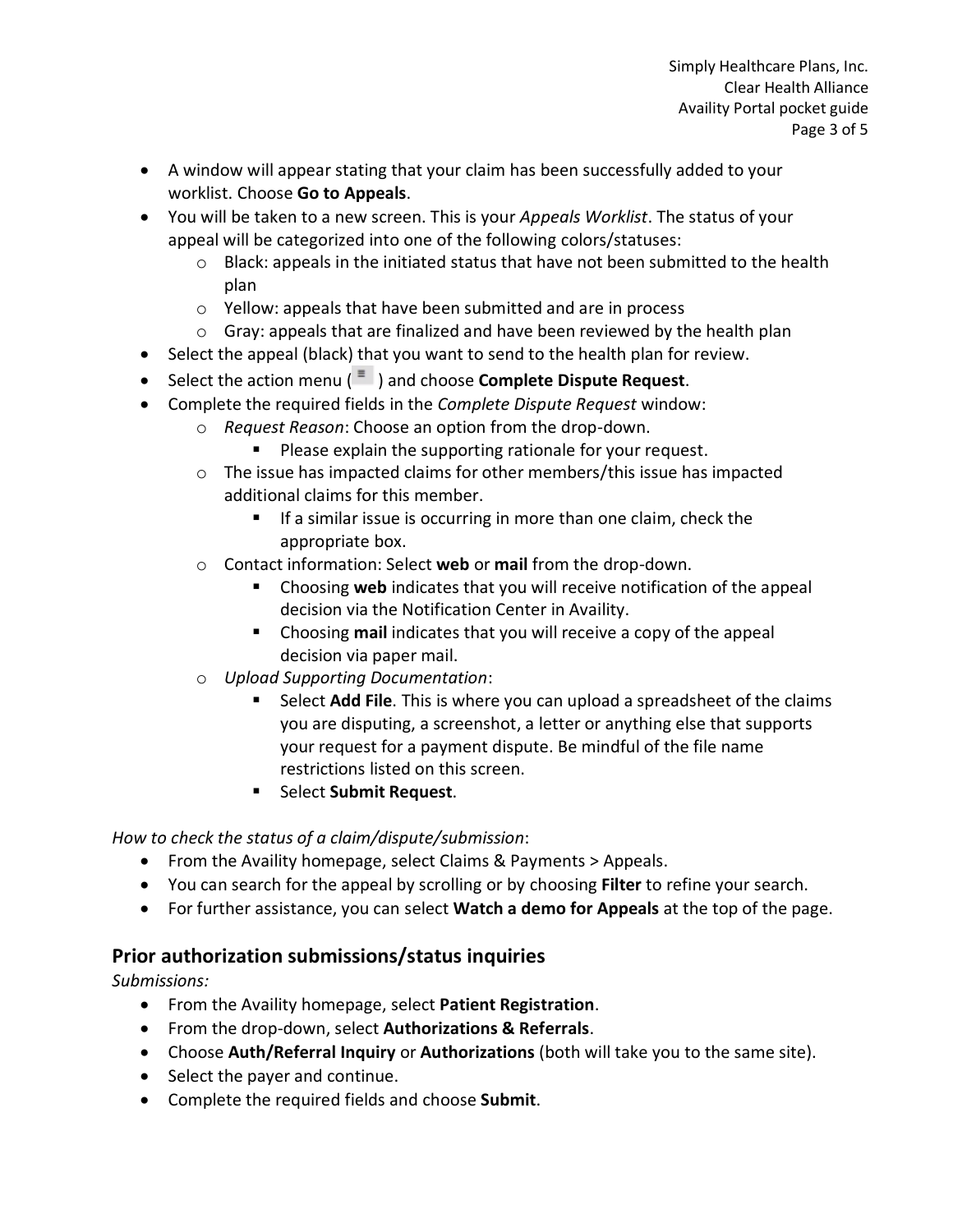- You will be routed to the Interactive Care Reviewer site. Select **Accept**.
- Select **Create New Request**.
- Follow the prompts and complete the required fields: Patient Details > Service Details > Provider Details > Request Summary > Clinical Details.
	- o In *Clinical Details*, clinical notes and supporting documents can be uploaded.

### *Status:*

- From the Availity homepage, select **Patient Registration**.
- From the drop-down, select **Authorizations & Referrals**.
- Choose **Auth/Referral Inquiry** or **Authorizations** (both will take you to the same site).
- Select the payer and continue.
- You can look for the status of the request under *My Organization's Requests* or search using *Search Submitted Requests*.

# **Provider online reporting**

*Register user (only needs to be completed once):*

- From the Availity homepage, select Payer Spaces > Simply Healthcare.
- Select **Provider Online Reporting** and choose **Simply Healthcare** from the drop-down.
- Select **Submit**. You will be redirected to a page with a message that states "Welcome to Provider Online Reporting."
- On the left side of the page, select **Register/Maintain Organization** to register your organization's Tax ID to the applicable program:
	- o Select **Register Tax ID** and select your tax ID for each program listed (Member Panel Listing, Member Reports, Reports, etc.).
	- o Select **Register User(s)** located under *Maintain User* in order to grant report access to users. From the drop-down, choose **Member Reports**.
	- o Complete all of the fields, then select **ADD TO PREVIEW** and save.
	- o Next, select Member Panel Listing from the drop-down on the *Register User(s)* page and complete all of the fields, select **ADD TO PREVIEW**, and save.
	- o Continue choosing the different items from the drop-down and completing the fields on the *Register User(s)* page until each program has been selected and completed.

### *Once registered, you will be able to download reports:*

- From the Availity homepage, select Payer Spaces > Simply Healthcare.
- Select **Provider Online Reporting** and choose **Simply Healthcare** from the drop-down. Select **Submit**. You will be redirected to a page with a message that states "Welcome to Provider Online Reporting."
- On the left side of the page, select **Report Search**. Choose the program (Member Panel Listing, Member Reports, Reports, etc.) that holds the report you wish to download.
- Complete the required fields and an Excel file will be available for download.